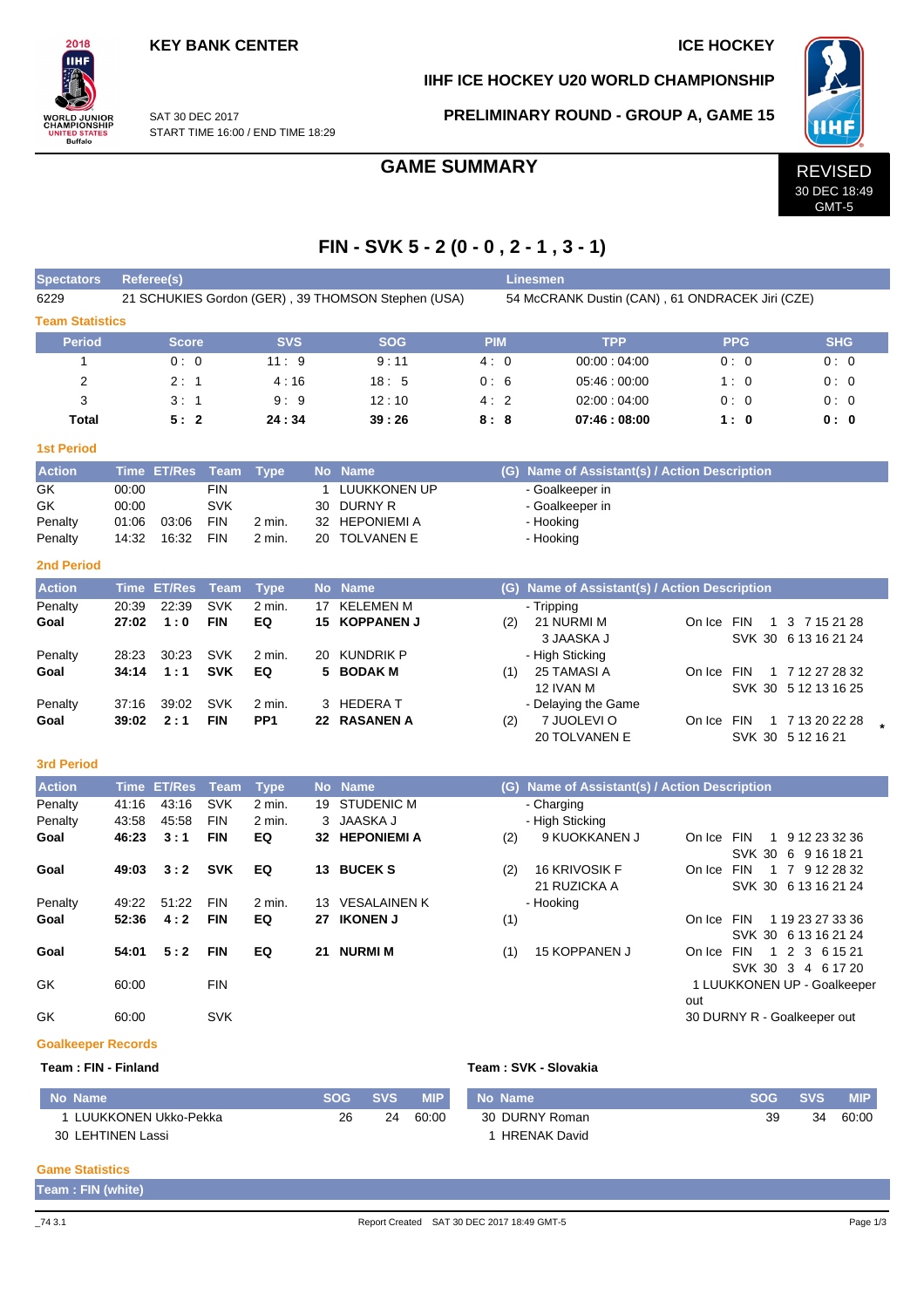# **KEY BANK CENTER ICE HOCKEY**



**IIHF ICE HOCKEY U20 WORLD CHAMPIONSHIP**

**PRELIMINARY ROUND - GROUP A, GAME 15**



SAT 30 DEC 2017 START TIME 16:00 / END TIME 18:29

| <b>Head Coach: AHOKAS Jussi</b> |                             |          |          |                |                |    |    | <b>Shots on Goal</b> |          |          |                |          | Time on Ice |          |                     |                |                      |           |            |            |            |
|---------------------------------|-----------------------------|----------|----------|----------------|----------------|----|----|----------------------|----------|----------|----------------|----------|-------------|----------|---------------------|----------------|----------------------|-----------|------------|------------|------------|
| No Pos Name                     |                             | G.       | A        | P              |                |    |    | PIM FO+ FO- FO+/-    | FO%      |          | $\overline{2}$ |          | 3 OT TS     | $+/-$    |                     | $\overline{2}$ | 3                    | <b>OT</b> | <b>TOT</b> | <b>SHF</b> | <b>AVG</b> |
| 2 D                             | HEISKANEN Miro +A           | 0        | 0        | $\mathbf 0$    | 0              | 0  | 0  | 0                    | 0.00     | 0        | 2              | 3        | 5           | $+1$     |                     |                | 6:14 8:18 8:46       |           | 23:18      | 33         | 0:42       |
| 6 D                             | VALIMAKI Juuso +C           | 0        | 0        | 0              | 0              | 0  | 0  | 0                    | 0.00     | 0        |                | $\Omega$ |             | $+1$     |                     |                | 6:17 6:43 8:33       |           | 21:33      | 30         | 0:43       |
| 9 F                             | KUOKKANEN Janne +A          | 0        |          | 1              | 0              | 13 | 3  | 10                   | 81.25    | 0        |                | $\Omega$ |             | 0        |                     | 5:52 7:24 5:17 |                      |           | 18:33      | 22         | 0:50       |
| 13 F                            | <b>VESALAINEN Kristian</b>  | 0        | $\Omega$ | $\Omega$       | 2              | 0  | 0  | 0                    | 0.00     | 0        |                | $\Omega$ | 1           | 0        |                     | 5:43 7:26 6:07 |                      |           | 19:16      | 25         | 0:46       |
| 20 F                            | <b>TOLVANEN Eeli</b>        | 0        |          |                | $\overline{2}$ | 3  |    | 2                    | 75.00    |          | 2              | $\Omega$ | 3           | 0        |                     |                | 6:14 7:17 5:32       |           | 19:03      | 25         | 0:45       |
| 7 D                             | <b>JUOLEVI OIII</b>         | 0        |          |                | 0              | 0  | 0  | 0                    | 0.00     |          |                |          | 3           | -1       |                     |                | 7:13 5:52 5:58       |           | 19:03      | 28         | 0:40       |
| 12 F                            | <b>KOIVULA Otto</b>         | 0        | 0        | $\mathbf 0$    | 0              | 0  | 0  | 0                    | 0.00     | 0        | $\Omega$       | 1        | 1           | -1       |                     |                | 3:44 6:11 6:02       |           | 15:57      | 18         | 0:53       |
| 27 F                            | <b>IKONEN Joni</b>          |          | $\Omega$ | 1              | 0              | 7  | 6  |                      | 53.85    | $\Omega$ |                |          | 2           | 0        |                     | 4:11 5:47 4:01 |                      |           | 13:59      | 20         | 0:41       |
| 28 D                            | <b>JOKIHARJU Henri</b>      | 0        | 0        | 0              | 0              | 0  | 0  | 0                    | 0.00     | 2        | 0              | 2        | 4           | $-1$     |                     | 7:35 5:58 5:47 |                      |           | 19:20      | 26         | 0:44       |
| 32 F                            | <b>HEPONIEMI Aleksi</b>     | 1        | $\Omega$ |                | 2              | 0  |    | -1                   | 0.00     | 1        | $\Omega$       | 1        | 2           | -1       |                     | 4:22 5:28 5:27 |                      |           | 15:17      | 22         | 0:41       |
| 19 F                            | <b>TUULOLA Eetu</b>         | 0        | 0        | 0              | 0              | 2  | 0  |                      | 2 100.00 | 0        |                | 0        |             | $+1$     |                     |                | 3:16 3:35 3:02       |           | 9:53       | 12         | 0:49       |
| 22 F                            | <b>RASANEN Aapeli</b>       | 1        | 0        | 1              | 0              | 14 | 3  | 11                   | 82.35    | 0        | 3              | 0        | 3           | $\Omega$ |                     | 3:07 7:46 6:11 |                      |           | 17:04      | 27         | 0:37       |
| 23 D                            | <b>VAAKANAINEN Urho</b>     | 0        | $\Omega$ | $\Omega$       | $\Omega$       | 0  | 0  | 0                    | 0.00     | 1        | 1              | $\Omega$ | 2           | $+2$     |                     |                | 6:10 6:10 4:59       |           | 17:19      | 31         | 0:33       |
| 33 F                            | <b>INNALA Jere</b>          | $\Omega$ | 0        | $\Omega$       | 0              | 0  | 0  | 0                    | 0.00     |          |                |          | 3           | $+1$     |                     |                | 4:05 3:53 4:13       |           | 12:11      | 17         | 0:43       |
| 36 D                            | KOTKANSALO Kasper           | 0        | $\Omega$ | $\Omega$       | 0              | 0  | 0  | 0                    | 0.00     |          | $\Omega$       |          | 2           | $+2$     | 6:28 3:47 5:36      |                |                      |           | 15:51      | 27         | 0:35       |
| 3 F                             | <b>JAASKA Juha</b>          | 0        |          |                | 2              | 0  | 0  | 0                    | 0.00     | 0        | 0              | 0        | 0           |          | $+2$ 3:47 2:26 3:17 |                |                      |           | 9:30       | 18         | 0:31       |
| 4 D                             | <b>SALO Robin</b>           | $\Omega$ | 0        | 0              | 0              | 0  | 0  | $\Omega$             | 0.00     | $\Omega$ | 0              | $\Omega$ | $\Omega$    | $\Omega$ |                     |                | $0:00$ $0:00$ $0:00$ |           | 0:00       | 0          | 0:00       |
| 15 F                            | KOPPANEN Joona (BP)         |          | 1        | $\overline{2}$ | 0              | 10 | 5  | 5                    | 66.67    | 1        | 1              | $\Omega$ |             | $+2$     |                     |                | 5:38 2:40 5:04       |           | 13:22      | 24         | 0:33       |
| 21 F                            | <b>NURMI Markus</b>         |          | 1        | $\overline{2}$ | 0              | 0  | 0  | 0                    | 0.00     | 0        | 2              |          | 3           | $+2$     |                     |                | 5:50 3:08 4:44       |           | 13:42      | 22         | 0:37       |
| 34 F                            | <b>KUPARI Rasmus</b>        | 0        | $\Omega$ | $\Omega$       | 0              | 0  | 0  | 0                    | 0.00     | $\Omega$ | $\Omega$       | $\Omega$ | 0           | 0        |                     |                | $0:00$ $0:00$ $0:30$ |           | 0:30       | 1          | 0:30       |
| 1 GK                            | <b>LUUKKONEN Ukko-Pekka</b> | 0        | 0        | 0              | 0              |    |    |                      |          | 0        | 0              | 0        | 0           |          |                     |                |                      |           |            |            |            |
| 30 GK                           | <b>LEHTINEN Lassi</b>       | 0        | $\Omega$ | 0              | $\Omega$       |    |    |                      |          | 0        | $\Omega$       | $\Omega$ | 0           |          |                     |                |                      |           |            |            |            |
| <b>Total</b>                    |                             | 5        | 6        | 11             | 8              | 49 | 19 | 30                   | 72.06    | 9        | 18             | 12       | 39          |          |                     |                |                      |           |            |            |            |

## **Team : SVK (blue)**

|             | <b>Head Coach: BOKROS Ernest</b> |              |   |             |          |    |          |                   |       |                | <b>Shots on Goal</b> |          |             |          |      |                | Time on Ice |           |            |            |            |
|-------------|----------------------------------|--------------|---|-------------|----------|----|----------|-------------------|-------|----------------|----------------------|----------|-------------|----------|------|----------------|-------------|-----------|------------|------------|------------|
| No Pos Name |                                  | G.           | A | Þ           |          |    |          | PIM FO+ FO- FO+/- | FO%   |                | $\overline{2}$       | 3 OT TS  |             | $+/-$    |      | $\overline{2}$ | 3           | <b>OT</b> | <b>TOT</b> | <b>SHF</b> | <b>AVG</b> |
| 3 D         | <b>HEDERA Tomas</b>              | 0            | 0 | 0           | 2        | 0  | $\Omega$ | 0                 | 0.00  |                | 1                    | 0        | 2           | $-1$     |      | 3:43 4:53 4:21 |             |           | 12:57      | 23         | 0:33       |
| 4 F         | <b>SMOLKA Erik</b>               | 0            | 0 | 0           | 0        | 1  | 2        | -1                | 33.33 | 1              | 0                    | 0        |             | -1       | 4:01 | 5:16 3:30      |             |           | 12:47      | 21         | 0:36       |
| 7 D         | <b>KORENCIK Marek</b>            | 0            | 0 | 0           | 0        | 0  | $\Omega$ | $\Omega$          | 0.00  | 0              | 0                    | 0        | 0           | 0        |      | 4:31 5:18 4:48 |             |           | 14:37      | 25         | 0:35       |
| 17 F        | <b>KELEMEN Milos</b>             | 0            | 0 | 0           | 2        | 0  | $\Omega$ | $\Omega$          | 0.00  | 0              | 0                    | 0        | 0           | -1       |      | 3:18 4:24 3:25 |             |           | 11:07      | 22         | 0:30       |
| 20 F        | <b>KUNDRIK Peter</b>             | 0            | 0 | 0           | 2        | 7  | 11       | $-4$              | 38.89 | 0              | 0                    | 0        | 0           | -1       |      | 4:12 4:14 3:35 |             |           | 12:01      | 21         | 0:34       |
| 5 D         | BODAK Martin +C                  |              | 0 |             | 0        | 0  | 0        | 0                 | 0.00  | 0              |                      | $\Omega$ |             | $+1$     |      | 6:05 5:00 6:50 |             |           | 17:55      | 30         | 0:35       |
| 12 D        | <b>IVAN Michal</b>               | 0            | 1 | 1           | 0        | 0  | 0        | $\Omega$          | 0.00  | 1              | 0                    | 1        | 2           | $+1$     |      | 6:29 3:59 6:11 |             |           | 16:39      | 27         | 0:37       |
| 19 F        | <b>STUDENIC Marian</b>           | 0            | 0 | 0           | 2        | 0  | 0        | 0                 | 0.00  | 1              | 0                    | 2        | 3           | 0        |      | 6:36 2:25 8:12 |             |           | 17:13      | 24         | 0:43       |
| 25 F        | TAMASI Alex (BP)                 | 0            | 1 | 1           | 0        | 3  | 11       | -8                | 21.43 | 0              | 0                    | 2        | 2           | $+1$     |      | 5:57 5:14 6:46 |             |           | 17:57      | 25         | 0:43       |
| 26 F        | <b>ROMAN Milos</b>               | 0            | 0 | $\Omega$    | 0        |    | 3        | $-2$              | 25.00 | $\overline{2}$ | 0                    |          | 3           | 0        |      | 6:38 5:18 5:58 |             |           | 17:54      | 25         | 0:42       |
| 6 D         | FEHERVARY Martin +A              | 0            | 0 | 0           | 0        | 0  | 0        | 0                 | 0.00  |                | 0                    |          | 2           | -3       |      | 6.57 6.45 5.57 |             |           | 19:39      | 30         | 0:39       |
| 13 F        | <b>BUCEK Samuel</b>              | 1            | 0 | 1           | 0        | 0  | 1        | $-1$              | 0.00  | 1              | 0                    | 1        | 2           | $\Omega$ |      | 5:54 3:54 5:32 |             |           | 15:20      | 22         | 0:41       |
| 16 F        | <b>KRIVOSIK Filip</b>            | 0            | 1 |             | 0        | 0  | 3        | $-3$              | 0.00  | 0              | 0                    |          | 1           | -1       |      | 6:29 5:33 5:19 |             |           | 17:21      | 25         | 0:41       |
| 21 F        | RUZICKA Adam                     | 0            | 1 | 1           | 0        | 4  | 11       | $-7$              | 26.67 | 1              | 0                    | 1        | 2           | $-2$     |      | 7:07 5:55 5:51 |             |           | 18:53      | 28         | 0:40       |
| 24 D        | ZELENAK Vojtech                  | 0            | 0 | 0           | 0        | 0  | 1        | -1                | 0.00  | 1              | 0                    | $\Omega$ | 1           | -1       |      | 6:13 7:11 5:44 |             |           | 19:08      | 26         | 0:44       |
| 9 D         | MATEJOVIC David                  | 0            | 0 | 0           | 0        | 0  | 0        | 0                 | 0.00  | 0              | 0                    | 0        | 0           | -1       |      | 3:34 3:29 3:09 |             |           | 10:12      | 16         | 0:38       |
| 14 F        | CACHO Viliam +A                  | 0            | 0 | 0           | 0        | 3  | 5        | $-2$              | 37.50 | 0              | 1                    | 0        | 1           | 0        |      | $3:06$ $3:41$  | 3:44        |           | 10:31      | 16         | 0:39       |
| 18 F        | LISKA Adam                       | 0            | 0 | 0           | $\Omega$ | 0  | $\Omega$ | 0                 | 0.00  | 0              | 2                    | $\Omega$ | 2           | -1       |      | 2:21 4:09 3:38 |             |           | 10:08      | 18         | 0:33       |
| 23 F        | <b>SOLENSKY Samuel</b>           | 0            | 0 | 0           | 0        | 0  |          | -1                | 0.00  | 1              | 0                    | $\Omega$ | 1           | $\Omega$ |      | 3:04 4:02 1:50 |             |           | 8:56       | 14         | 0:38       |
| 27 D        | <b>FERETA Samuel</b>             | 0            | 0 | $\mathbf 0$ | 0        | 0  | $\Omega$ | $\Omega$          | 0.00  | 0              | 0                    | $\Omega$ | 0           | 0        |      | 3:34 3:47 3:04 |             |           | 10:25      | 16         | 0:39       |
| 1 GK        | <b>HRENAK David</b>              | 0            | 0 | 0           | 0        |    |          |                   |       | 0              | 0                    | 0        | 0           |          |      |                |             |           |            |            |            |
| 30 GK       | <b>DURNY Roman</b>               | 0            | 0 | 0           | 0        |    |          |                   |       | 0              | $\Omega$             | $\Omega$ | $\mathbf 0$ |          |      |                |             |           |            |            |            |
| Total       |                                  | $\mathbf{2}$ | 4 | 6           | 8        | 19 | 49       | -30               | 27.94 | 11             | 5                    | 10       | 26          |          |      |                |             |           |            |            |            |